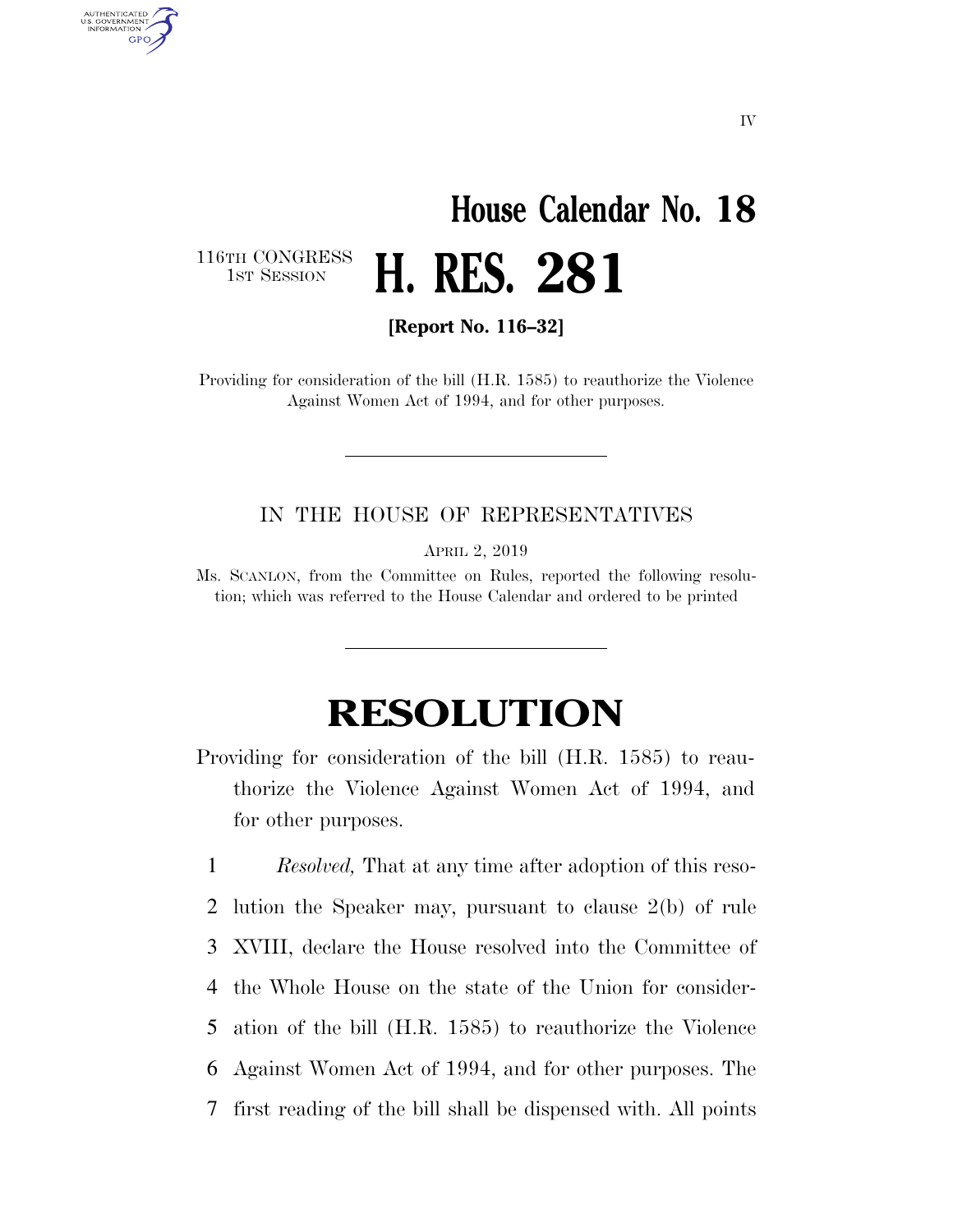of order against consideration of the bill are waived. Gen- eral debate shall be confined to the bill and shall not ex- ceed one hour equally divided and controlled by the chair and ranking minority member of the Committee on the Judiciary. After general debate the bill shall be considered for amendment under the five-minute rule. In lieu of the amendment in the nature of a substitute recommended by the Committee on the Judiciary now printed in the bill, it shall be in order to consider as an original bill for the purpose of amendment under the five-minute rule an amendment in the nature of a substitute consisting of the text of Rules Committee Print 116-9 modified by the amendment printed in part A of the report of the Com- mittee on Rules accompanying this resolution. That amendment in the nature of a substitute shall be consid- ered as read. All points of order against that amendment in the nature of a substitute are waived. No amendment to that amendment in the nature of a substitute shall be in order except those printed in part B of the report of the Committee on Rules. Each such amendment may be offered only in the order printed in the report, may be offered only by a Member designated in the report, shall be considered as read, shall be debatable for the time spec- ified in the report equally divided and controlled by the proponent and an opponent, shall not be subject to amend-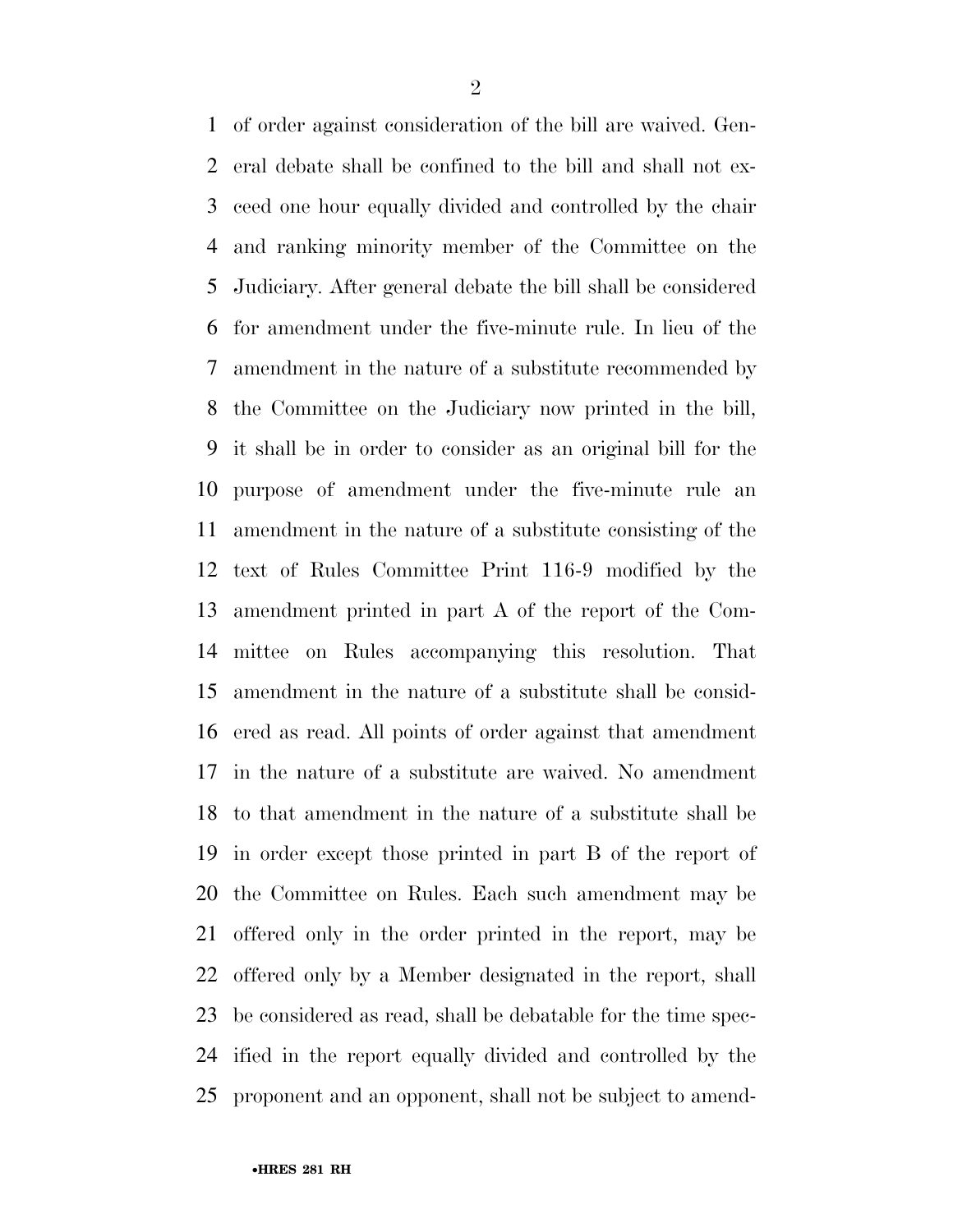ment, and shall not be subject to a demand for division of the question in the House or in the Committee of the Whole. All points of order against such amendments are waived. At the conclusion of consideration of the bill for amendment the Committee shall rise and report the bill to the House with such amendments as may have been adopted. Any Member may demand a separate vote in the House on any amendment adopted in the Committee of the Whole to the bill or to the amendment in the nature of a substitute made in order as original text. The previous question shall be considered as ordered on the bill and amendments thereto to final passage without intervening motion except one motion to recommit with or without in-structions.